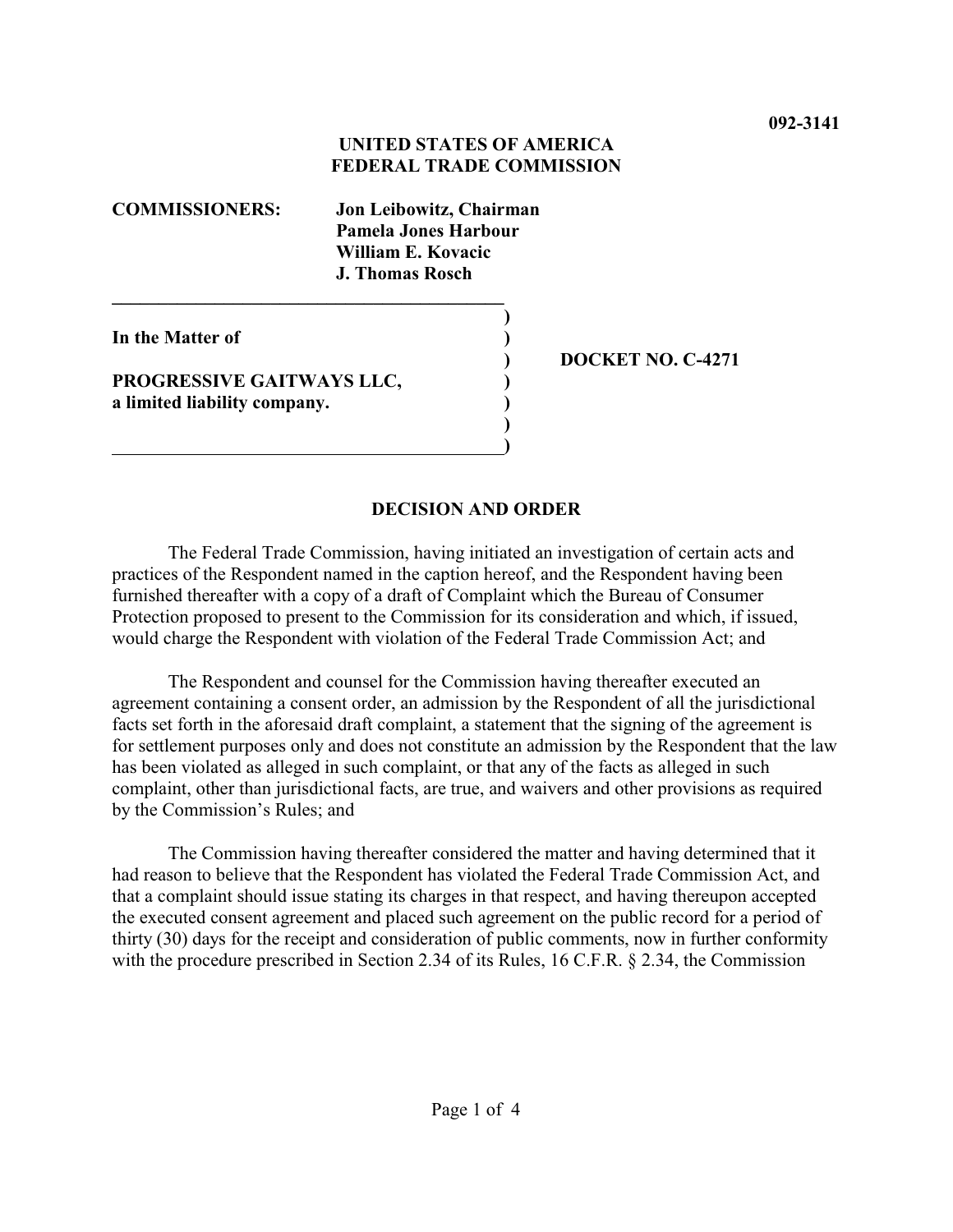hereby issues its complaint, makes the following jurisdictional findings, and enters the following order:

- 1. Respondent Progressive Gaitways LLC is a Colorado company with its principal office or place of business at 305 Society Drive, #C-3, Telluride, Colorado 81435.
- 2. The Federal Trade Commission has jurisdiction of the subject matter of this proceeding and of the Respondent, and the proceeding is in the public interest.

# **ORDER**

# DEFINITIONS

For purposes of this Order, the following definitions shall apply:

- 1. Unless otherwise specified, "respondent" shall mean Progressive Gaitways LLC and its subsidiaries, divisions, affiliates, successors and assigns.
- 2. "Commerce" shall mean as defined in Section 4 of the Federal Trade Commission Act, 15 U.S.C. § 44.

I.

**IT IS ORDERED** that respondent and its officers, agents, representatives, and employees, directly or through any corporation, subsidiary, division, website, or other device, in connection with the advertising, marketing, promotion, offering for sale, or sale of any product or service, in or affecting commerce, shall not misrepresent in any manner, expressly or by implication, the extent to which respondent is a member of, adheres to, complies with, is certified by, is endorsed by, or otherwise participates in any privacy, security, or any other compliance program sponsored by the government or any other third party.

II.

**IT IS FURTHER ORDERED** that respondent shall maintain and upon request make available to the Federal Trade Commission for inspection and copying, a print or electronic copy of, for a period of five (5) years from the date of preparation or dissemination, whichever is later, all documents relating to compliance with this order, including but not limited to:

- A. all advertisements, promotional materials, and any other statements containing any representations covered by this order, with all materials relied upon in disseminating the representation; and
- B. any documents, whether prepared by or on behalf of respondent, that calls into question respondent's compliance with this order.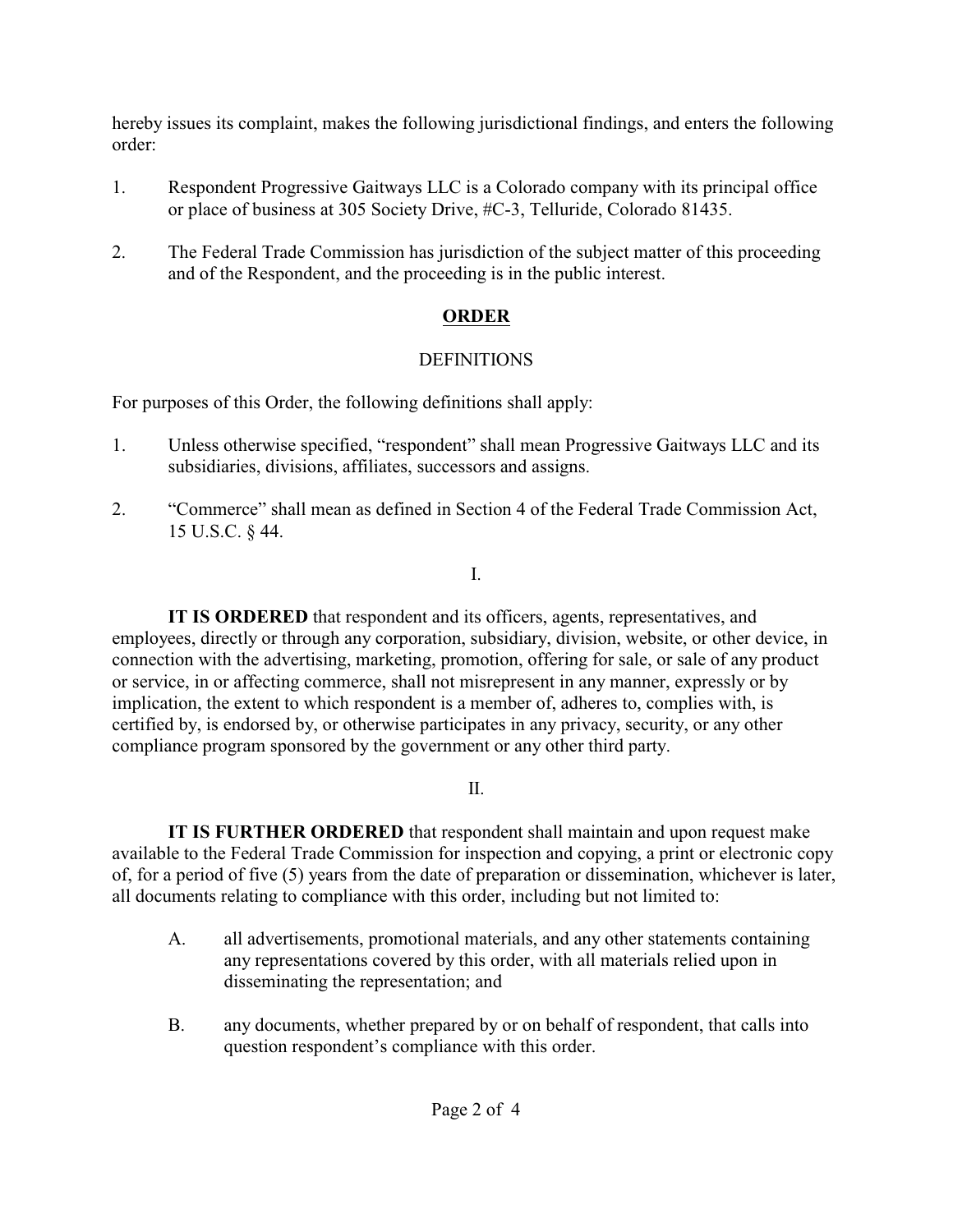**IT IS FURTHER ORDERED** that respondent shall deliver a copy of this order to all current and future principals, officers, directors, and managers, and to all current and future employees, agents, and representatives having responsibilities relating to the subject matter of this order, and shall secure from each such person a signed and dated statement acknowledging receipt of the order. Respondent shall deliver this order to such current personnel within thirty (30) days after service of this order, and to such future personnel within thirty (30) days after the person assumes such position or responsibilities.

## IV.

**IT IS FURTHER ORDERED** that respondent shall notify the Commission at least thirty (30) days prior to any change in the corporation(s) that may affect compliance obligations arising under this order, including, but not limited to: a dissolution, assignment, sale, merger, or other action that would result in the emergence of a successor corporation; the creation or dissolution of a subsidiary, parent, or affiliate that engages in any acts or practices subject to this order; the proposed filing of a bankruptcy petition; or a change in the corporate name or address. Provided, however, that, with respect to any proposed change in the corporation(s) about which respondent learns fewer than thirty (30) days prior to the date such action is to take place, respondent shall notify the Commission as soon as is practicable after obtaining such knowledge. All notices required by this Part shall be sent by certified mail to the Associate Director, Division of Enforcement, Bureau of Consumer Protection, Federal Trade Commission, Washington, D.C. 20580.

## V.

**IT IS FURTHER ORDERED** that respondent shall, within sixty (60) days after service of this order, and at such other times as the Commission may require, file with the Commission a report, in writing, setting forth in detail the manner and form in which it has complied with this order.

## VI.

This order will terminate on November 9, 2029, or twenty (20) years from the most recent date that the United States or the Commission files a complaint (with or without an accompanying consent decree) in federal court alleging any violation of the order, whichever comes later; provided, however, that the filing of such a complaint will not affect the duration of:

- A. any Part in this order that terminates in fewer than twenty (20) years;
- B. this order's application to any respondent that is not named as a defendant in such complaint; and